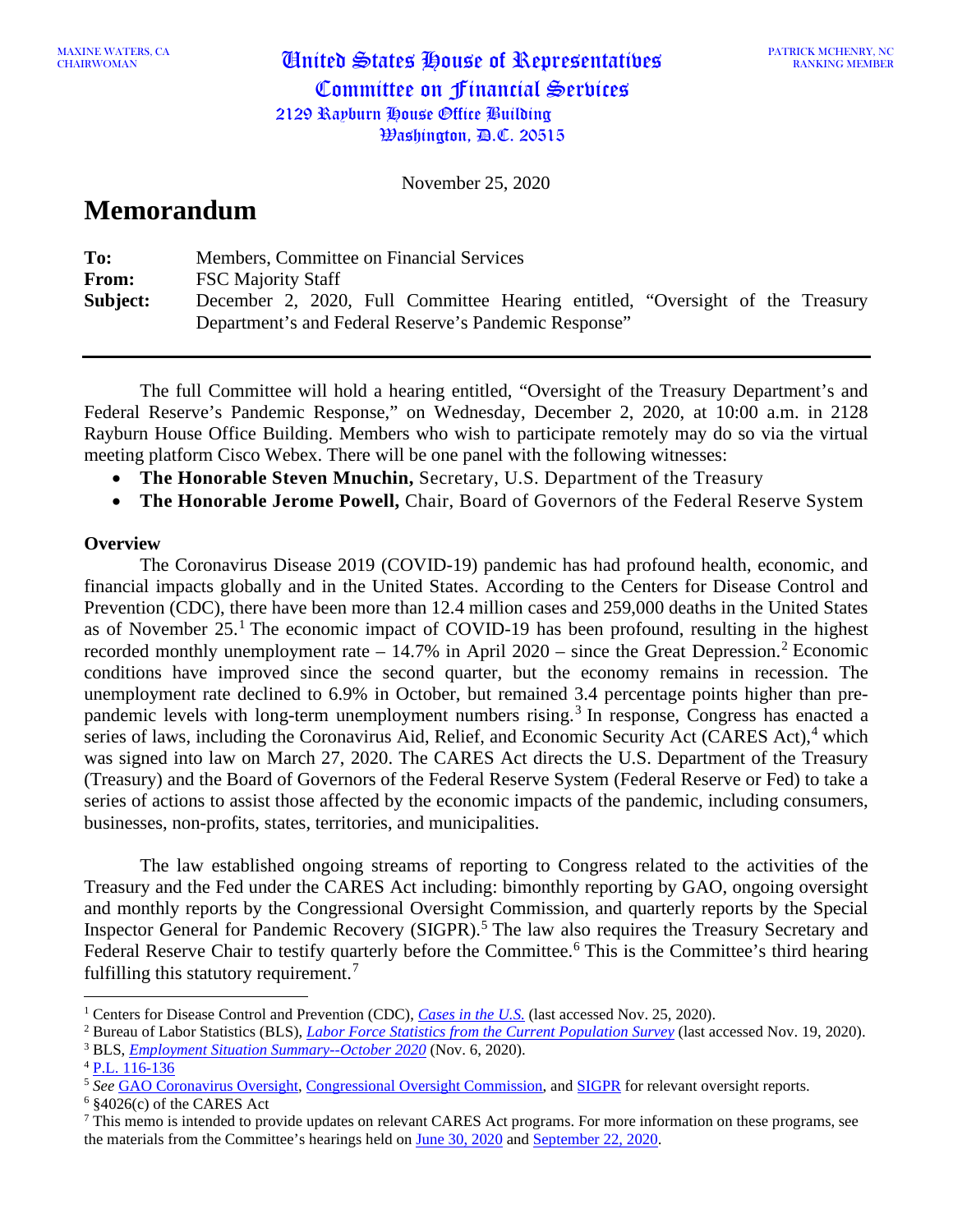#### **Emergency Relief for Businesses, Nonprofits, States, Territories, & Municipalities**

Congress appropriated \$500 billion to the Treasury's Economic Stabilization Fund to provide loans, loan guarantees or other investments, either directly, or through programs and facilities administered by the Federal Reserve, to eligible businesses, nonprofits, states, territories, and municipalities as provided under Title IV of the CARES Act.<sup>[8](#page-1-0)</sup>

*Treasury Emergency Lending Programs for Certain Industries:* Of the \$500 billion, Treasury can make up to \$25 billion available to passenger airlines, up to \$4 billion to cargo airlines, and up to \$17 billion to businesses critical to maintaining national security. Treasury can make the remainder—\$454 billion plus any unused funds initially allocated to assist the specified industries—available to support Federal Reserve lending facilities. These facilities will terminate on December 31, 2020 but can be extended by the concurrence of the Treasury Secretary and the Federal Reserve Board. Recipients are legally required to repay assistance with interest. As of November 13, Treasury has announced 11 Title IV (Subtitle A) loans to various companies totaling nearly \$736 million on the basis that the companies are critical to national security and 24 loans to passenger and cargo airlines totaling over \$22 billion. Separate from the \$500 billion, Title IV (Subtitle B) of the CARES Act also provides up to \$32 billion to continue payment of employee wages, salaries, and benefits at airline-related industries. As of November 9, Treasury has approved over \$28.2 billion to 610 applicants, with nearly \$25 billion in anticipated support to 352 passenger air carriers, \$826 million to 39 cargo companies, and \$2.4 billion to 220 contractor companies.<sup>[9](#page-1-1)</sup>

*Federal Reserve Emergency Lending Programs and Facilities:* The Fed has created nine temporary emergency programs and facilities using authorities under Section 13(3) of the Federal Reserve Act in response to COVID-19.<sup>[10](#page-1-2)</sup> Many are backed by Treasury's Exchange Stabilization Fund (ESF), including at least \$454 billion provided through the CARES Act, in the event of losses. Seven of these programs are backed by ESF funds: Commercial Paper Funding Facility (CPFF);<sup>[11](#page-1-3)</sup> Main Street Lending Program (MSLP); Money Market Fund Liquidity Facility (MMLF); <sup>[12](#page-1-4)</sup> Municipal Liquidity Facility (MLF); Primary Market Corporate Credit Facility (PMCCF); [13](#page-1-5) Secondary Market Corporate Credit Facility (SMCCF);  $^{14}$  $^{14}$  $^{14}$  and Term Asset-Backed Securities Loan Facility (TALF). <sup>[15](#page-1-7)</sup> The other two emergency programs not backed by the ESF are the Primary Dealer Credit Facility (PDCF)<sup>[16](#page-1-8)</sup> and the Payroll Protection Program Lending Facility (PPPLF).<sup>[17](#page-1-9)</sup> The current amount outstanding under each

<span id="page-1-9"></span><sup>17</sup> Federal Reserve, *Federal Reserve Will Establish A Facility To Facilitate Lending To Small Businesses Via The Small Business Administration's PPP [By Providing Term Financing Backed By PPP Loans](https://www.federalreserve.gov/newsevents/pressreleases/monetary20200406a.htm)* (Apr. 6, 2020).

<span id="page-1-0"></span><sup>8</sup> Treasury, *[Update on Treasury Implementation of the Payroll Support Program for the Aviation Industry](https://home.treasury.gov/news/press-releases/sm1008)* (May 12, 2020); and Congressional Research Service (CRS), *[Treasury and Federal Reserve Financial Assistance in Title IV of the CARES Act](https://www.crs.gov/Reports/R46329)  [\(P.L. 116-136\)](https://www.crs.gov/Reports/R46329)* (Apr. 28, 2020).

<span id="page-1-1"></span><sup>9</sup> U.S. Treasury, *[Payroll Support Program Payments](https://home.treasury.gov/policy-issues/cares/preserving-jobs-for-american-industry/payroll-support-program-payments)* (Aug. 12, 2020).

<span id="page-1-2"></span> $10$  For a full overview of these facilities, see House Financial Services Committee hearin[g memo](https://docs.house.gov/meetings/BA/BA00/20200617/110801/HHRG-116-BA00-20200617-SD002.pdf) for hearing entitled, *[Monetary Policy and the Economy](https://financialservices.house.gov/calendar/eventsingle.aspx?EventID=406614)* (June 17, 2020).

<span id="page-1-3"></span><sup>11</sup> Federal Reserve, *[Federal Reserve Board Announces Establishment of a Commercial Paper Funding Facility \(CPFF\) to](https://www.federalreserve.gov/newsevents/pressreleases/monetary20200317a.htm)  [Support the Flow of Credit to Households and Businesses](https://www.federalreserve.gov/newsevents/pressreleases/monetary20200317a.htm)* (Mar. 17, 2020). For more on commercial paper, see CRS, *[COVID-](http://www.crs.gov/Reports/IN11332)[19: Commercial Paper Market Strains and Federal Government Support](http://www.crs.gov/Reports/IN11332)*.

<span id="page-1-4"></span><sup>&</sup>lt;sup>12</sup> Federal Reserve, *Federal Reserve Board broadens program of support for the flow of credit to households and businesses [by establishing a Money Market Mutual Fund Liquidity Facility \(MMLF\)](https://www.federalreserve.gov/newsevents/pressreleases/monetary20200318a.htm)* (Mar. 18, 2020). For more on money market mutual funds, see CRS, *[Money Market Mutual Funds: A Financial Stability Case Study](http://www.crs.gov/Reports/IF11320)*.

<span id="page-1-6"></span><span id="page-1-5"></span><sup>13</sup> Federal Reserve, *[Federal Reserve Announces Extensive New Measures to Support the Economy](https://www.federalreserve.gov/newsevents/pressreleases/monetary20200323b.htm)* (Mar. 23, 2020).  $14$  Ibid.

<span id="page-1-7"></span><sup>15</sup> Federal Reserve, *[Term Asset-Backed Securities Loan Facility](https://www.federalreserve.gov/monetarypolicy/talf.htm)* (last accessed Nov. 19, 2020).

<span id="page-1-8"></span><sup>16</sup> Federal Reserve, *[Federal Reserve Board Announces Establishment Of A Primary Dealer Credit Facility \(PDCF\) To](https://www.federalreserve.gov/newsevents/pressreleases/monetary20200317b.htm)  [Support The Credit Needs Of Households And Businesses](https://www.federalreserve.gov/newsevents/pressreleases/monetary20200317b.htm)* (Mar. 17, 2020). Also see FRBNY, *[Primary Dealers](https://www.newyorkfed.org/markets/primarydealers)*.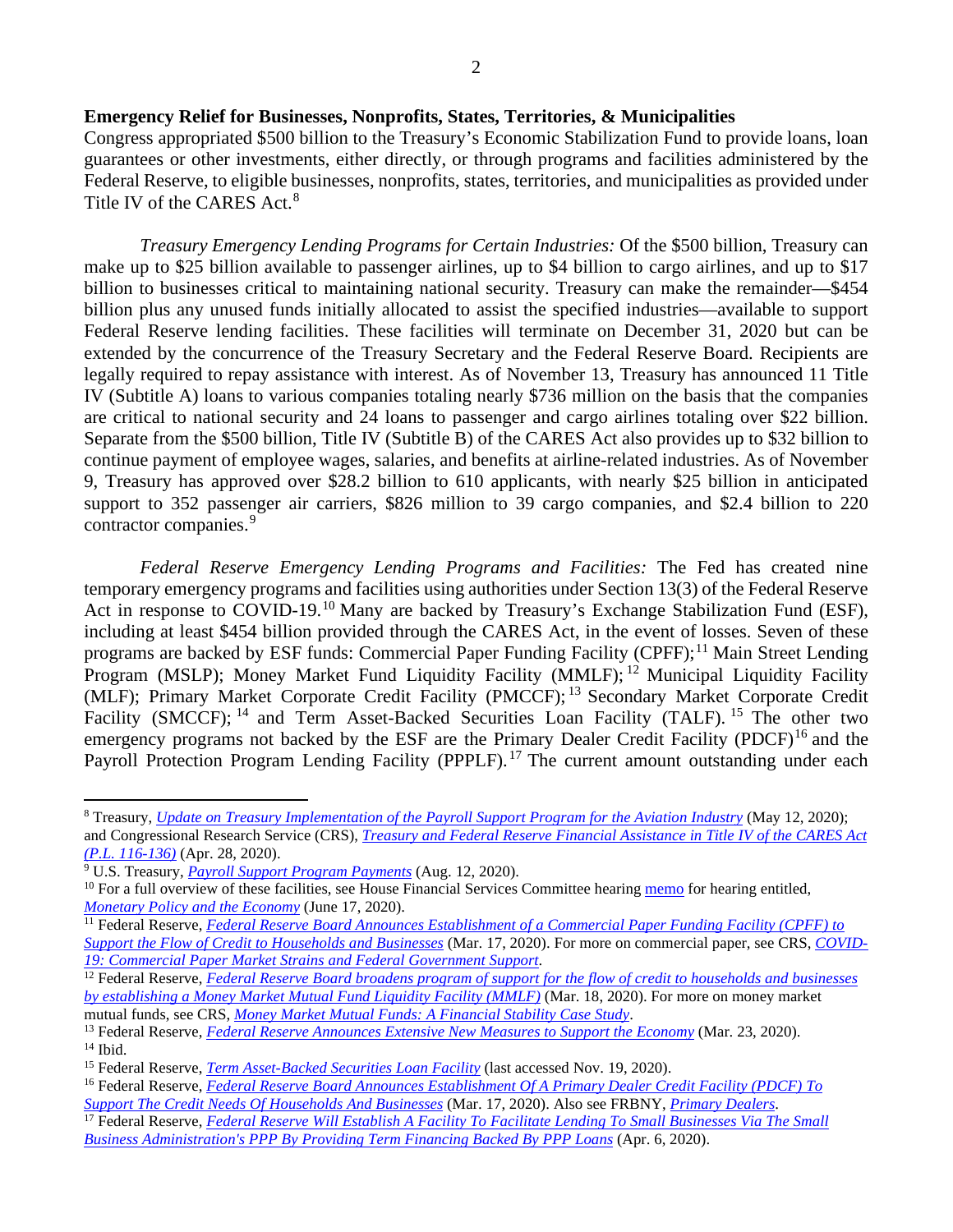program is summarized in Table 1 of the Appendix. Use of some facilities is declining, while use of others is increasing. Table 2 of the Appendix summarizes how much CARES Act funding has been pledged to each facility. In total, \$195 billion of ESF funds provided by the CARES Act have been pledged to date. Below is a further discussion of recent developments with the MSLP and MLF.

Main Street Lending Program (MSLP): The MSLP buys new or expanded loans from depository institutions that are five-year loans to businesses with up to 15,000 employees or up to \$5 billion in revenues. There are loan options for non-profit organizations as well.<sup>[18](#page-2-0)</sup> The MSLP was designed to support up to \$600 billion in lending, though the program's utilization has been less than expected.<sup>[19](#page-2-1)</sup> The Congressional Oversight Commission examined the MSLP's performance, citing several reasons for lower than expected utilization, including businesses' lack of awareness of the program, favorable private sector lending conditions, and the impact of the PPP in helping small businesses.<sup>[20](#page-2-2)</sup> In October, the Fed announced changes to the MSLP, including lowering the minimum loan size to  $$100,000.<sup>21</sup>$  $$100,000.<sup>21</sup>$  $$100,000.<sup>21</sup>$  Although activity in the MSLP has gradually increased in recent months, under \$5 billion in purchases have been made in a facility intended to support up to  $$600$  billion in lending.<sup>[22](#page-2-4)</sup>

Municipal Liquidity Facility (MLF): The MLF purchases shorter-term state and municipal debt in response to higher yields and reduced liquidity in that market. The facility purchases only tax or revenue anticipation debt of states, larger counties (with at least 500,000 residents), and larger cities (with at least 250,000 residents).<sup>[23](#page-2-5)</sup> Following criticism that the MLF was "functionally unusable" for the vast majority of eligible borrowers, the Fed announced on August 10 that it would reduce the penalty rates by 50 basis points across the board.<sup>[24](#page-2-6)</sup> Even with these reductions, MLF rates remain "substantially higher than market" rates."<sup>[25](#page-2-7)</sup> Only two entities have utilized the MLF since it became operational in May: Illinois sold a \$1.2 billion bond to the MLF in June, and the New York Metropolitan Transportation Authority sold \$450 million in notes to the MLF in August.<sup>[26](#page-2-8)</sup> Although utilization of the MLF has remained low, the MLF may still be needed as a backstop, with credit outlooks in many states and cities remaining negative. New York State and City's credit was downgraded on October 1, 2020.<sup>[27](#page-2-9)</sup> Delaware's state treasurer told *Bloomberg* that "It's very clear we are not out of the woods," and the Republican Comptroller of Suffolk County, New York said his county expects that it may rely on the MLF next year.<sup>[28](#page-2-10)</sup>The Congressional Oversight Commission examined the underutilization of the MLF, and several commissioners contrasted the MLF's terms with far more favorable terms in the Fed's corporate credit facilities.<sup>[29](#page-2-11)</sup> Ultimately, the Commission concluded that "The MLF calmed the municipal markets and provided an emergency backstop. Rates for one to three-year municipal notes are lower than COVID-19 pandemic peak levels, but spreads to Treasuries remain elevated relative to pre-pandemic conditions."<sup>[30](#page-2-12)</sup>

<span id="page-2-0"></span><sup>18</sup> <https://www.federalreserve.gov/monetarypolicy/mainstreetlending.htm>

<span id="page-2-1"></span><sup>19</sup> Congressional Oversight Commission, *[The Fourth Report of the Congressional Oversight Commission](https://coc.senate.gov/sites/default/files/2020-08/COC%204th%20Report_08.21.2020%20with%20Appendix%208-27%20update.pdf)* (Aug. 21, 2020).  $20$  Ibid.

<span id="page-2-3"></span><span id="page-2-2"></span><sup>21</sup> Federal Reserve, *[Board Adjusts Terms Of Main Street Lending Program To Better Target Support To Smaller Businesses](https://www.federalreserve.gov/newsevents/pressreleases/monetary20201030a.htm)  [That Employ Millions Of Workers And Are Facing Continued Revenue Shortfalls Due To The Pandemic](https://www.federalreserve.gov/newsevents/pressreleases/monetary20201030a.htm)*, (Oct. 30, 2020). <sup>22</sup> Federal Reserve Board of Governors, *MSL[P Transaction-Specific Disclosures,](https://www.federalreserve.gov/monetarypolicy/mainstreetlending.htm)* (November 9, 2020)

<span id="page-2-5"></span><span id="page-2-4"></span><sup>23</sup> Federal Reserve, *[Municipal liquidity facility](https://www.federalreserve.gov/monetarypolicy/muni.htm)* (Apr. 9, 2020).

<span id="page-2-6"></span><sup>&</sup>lt;sup>24</sup> Yale Program on Financial Stability, *[Federal Reserve Lowers Pricing for Municipal Liquidity Facility](https://som.yale.edu/blog/federal-reserve-lowers-pricing-for-municipal-liquidity-facility)* (Aug. 19, 2020).

<span id="page-2-7"></span><sup>25</sup> Congressional Oversight Commission, *[The Fourth Report of the Congressional Oversight Commission](https://coc.senate.gov/sites/default/files/2020-08/COC%204th%20Report_08.21.2020%20with%20Appendix.pdf)* (Aug. 21, 2020). <sup>26</sup> *[New York MTA rejects bids, head to the Fed](https://www.bondbuyer.com/news/new-york-mta-sells-second-large-deal-to-federal-reserve)*, BondBuyer (Aug. 18, 2020).

<span id="page-2-9"></span><span id="page-2-8"></span><sup>&</sup>lt;sup>27</sup> Wall Street Journal, *Moody's Downgrades New York State, New York City Credit Ratings,* (October 1, 2020)

<span id="page-2-10"></span><sup>28</sup> Bloomberg, *[Officials Seek Liquidity Facility Extension,](https://newsletters.briefs.bloomberg.com/document/LzhS9801SriU4HyFw3J5qw--_4sz3xelk977zxownd6/headlines)* (November 18, 2020)

<span id="page-2-12"></span><span id="page-2-11"></span><sup>29</sup> Congressional Oversight Commission, *[Fifth Report of the Congressional Oversight Commission,](https://coc.senate.gov/sites/default/files/2020-10/10-15%20COC%20Fifth%20Report%20FINAL%20%28Report%20%2B%20Appendices%29.pdf)*(October 15, 2020) <sup>30</sup> Id.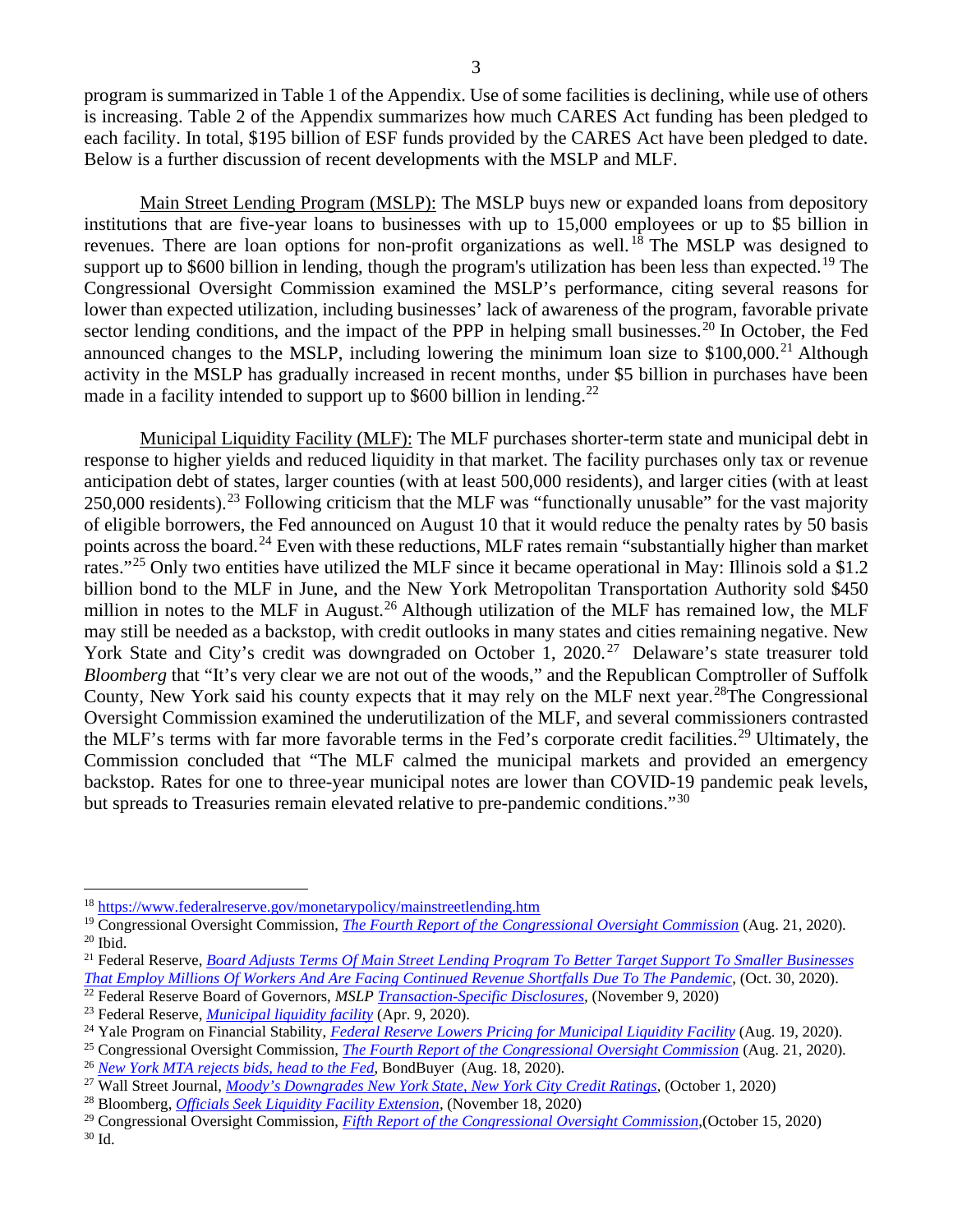*Expiration of Emergency Lending Facilities:* The Federal Reserve's emergency lending facilities are scheduled to expire December 31, 2020. On November 19, Secretary Mnuchin wrote to the Fed requesting a 90-day extension of the CPFF, PDCF, MMLF, and PPPLF while allowing the other facilities to expire, with a request the Fed return all unused CARES Act funds so that, in addition to Treasury's unused CARES Act funds, Congress could "re-appropriate \$455 billion."[31](#page-3-0) Mnuchin's request asserted that no new purchases may be made with the existing facilities after the end of this year, and that of the \$195 billion Treasury committed to the Fed's corporate credit facilities, MLF, and MSLP, the unused funds should be returned to the Treasury. Many legal experts have questioned this interpretation and believe that the Treasury and Fed can extend these programs with existing authority.<sup>[32](#page-3-1)</sup> The Fed initially resisted Mnuchin's request by issuing a statement that, "The Federal Reserve would prefer that the full suite of emergency facilities established during the coronavirus pandemic continue to serve their important role as a backstop for our still-strained and vulnerable economy."[33](#page-3-2) However, on November 20, Fed Chair Powell changed course, sending Secretary Mnuchin a letter agreeing to return the unused funds.<sup>[34](#page-3-3)</sup> On November 24, media reports indicated Secretary Mnuchin plans to immediately transfer the returned funds to the Treasury's general fund, although some experts believe such a premature transfer is unlawful since the CARES Act specified that funds may only be transferred on January 1, 2026, not before.<sup>[35](#page-3-4)</sup>

#### **Paycheck Protection Program (PPP) for Small Businesses and Nonprofits**

The CARES Act established the PPP at the Small Business Administration, which provides forgivable loans to small businesses and certain non-profit organizations through financial institutions, including banks and credit unions. The program has been modified and expanded several times by Congress. The deadline for making loans eligible for the PPP was August 8, 2020. By that date, more than 5.2 million loans with a value of about \$525 billion had been approved, leaving \$134 billion in authorized funding unused. $36$ 

#### **Coronavirus Relief Fund for States, Territories, and Tribal Areas**

Under Title V of the CARES Act, the law directs Treasury to administer the \$150 billion Coronavirus Relief Fund and distribute funds to governments in states, territories, and tribal areas.<sup>[37](#page-3-6)</sup> To date, \$149.5 billion of the funds have been allocated by Treasury.<sup>[38](#page-3-7)</sup> The remaining \$0.5 billion in allocations have been withheld from tribal governments while the eligibility of Alaska Native Corporations is subject to litigation.<sup>[39](#page-3-8)</sup> As of June 30, 2020, nontribal governments have incurred costs for \$35.6 billion in Fund payments, or 25% of their total allocation.<sup>[40](#page-3-9)</sup> State governments continue face budget shortfalls of over \$500 billion through FY 2022,<sup>[41](#page-3-10)</sup> and an estimated 5.3 million public sector jobs could be lost by the end of 2021 if Congress does not pass more federal aid.<sup>[42](#page-3-11)</sup>

<span id="page-3-7"></span><sup>38</sup> U.S. Treasury, *[Daily Treasury Statement](https://fsapps.fiscal.treasury.gov/dts/files/20082000.pdf)* (Aug. 20, 2020).

<span id="page-3-0"></span><sup>31</sup> U.S. Treasury, *[Letter from Secretary Steven T. Mnuchin on the Status of Facilities Authorized Under Section 13\(3\) of the](https://home.treasury.gov/news/press-releases/sm1190)  [Federal Reserve Act](https://home.treasury.gov/news/press-releases/sm1190)* (Nov. 19, 2020).

<span id="page-3-1"></span><sup>&</sup>lt;sup>32</sup> [Federal Reserve Emergency Lending Programs at Center of Political Fight](https://www.nytimes.com/2020/11/09/business/economy/federal-reserve-emergency-loans.html), New York Times (Nov. 9, 2020).

<span id="page-3-2"></span><sup>33</sup> *[Treasury moves to end several crisis-era programs, drawing pushback from the Fed](https://www.cnbc.com/2020/11/19/treasury-seeks-to-extend-some-emergency-fed-programs-but-end-others-including-main-street-facility.html)*, CNBC (Nov. 19, 2020).

<span id="page-3-3"></span><sup>&</sup>lt;sup>34</sup> Federal Reserve Chair Powell [letter](https://www.federalreserve.gov/foia/files/mnuchin-letter-20201120.pdf) to Treasury Secretary Mnuchin (Nov. 20, 2020).

<span id="page-3-4"></span><sup>35</sup> Bloomberg, *Mnuchin plans [to put \\$455 billion out of Yellen's easy reach,](https://www.bloomberg.com/news/articles/2020-11-24/mnuchin-to-put-455-billion-in-funds-out-of-yellen-s-easy-reach)* (November 24, 2020)

<span id="page-3-5"></span><sup>36</sup> SBA, *[Paycheck Protection Program \(PPP\) Report](https://home.treasury.gov/system/files/136/SBA-Paycheck-Protection-Program-Loan-Report-Round2.pdf)* (Aug. 8, 2020).

<span id="page-3-6"></span><sup>37</sup> CRS, *[The Coronavirus Relief Fund \(CARES Act, Title V\): Background and State and Local Allocations](https://www.crs.gov/Reports/R46298)* (Apr. 14, 2020).

<span id="page-3-8"></span><sup>39</sup> U.S. Treasury, *[Coronavirus Relief Fund Tribal Allocation Methodology](https://home.treasury.gov/policy-issues/cares/state-and-local-governments)* (Aug. 11, 2020).

<span id="page-3-9"></span><sup>40</sup> U.S. Treasury, *[Interim Report of Costs Incurred by State and Local Recipients through June 30](https://home.treasury.gov/policy-issues/cares/state-and-local-governments)* (July 24, 2020); and U.S. Treasury, *[Coronavirus Relief Fund Frequently Asked Questions](https://home.treasury.gov/policy-issues/cares/state-and-local-governments)* (Aug. 10, 2020).

<span id="page-3-10"></span><sup>41</sup> Center on Budget and Policy Priorities, *[States continue to face large shortfalls due to COVID-19 effects](https://www.cbpp.org/research/state-budget-and-tax/states-continue-to-face-large-shortfalls-due-to-covid-19-effects)* (July 7, 2020)

<span id="page-3-11"></span><sup>42</sup> EPI, *[Without federal aid to state and local governments, 5.3 million workers will lose their jobs by the end of 2021](https://www.epi.org/blog/without-federal-aid-to-state-and-local-governments-5-3-million-workers-will-likely-lose-their-jobs-by-the-end-of-2021-see-estimated-job-losses-by-state/)* (June 10, 2020). Also see House Committee on Financial Services hearing entitled, *The Need [for Financial Aid to America's States](https://financialservices.house.gov/calendar/eventsingle.aspx?EventID=406866)  [and Territories During the Pandemic: Supporting First Responders, Assisting Schools in Their Efforts to Safely Educate, and](https://financialservices.house.gov/calendar/eventsingle.aspx?EventID=406866)  [Preventing Mass Layoffs](https://financialservices.house.gov/calendar/eventsingle.aspx?EventID=406866)* (Sep. 10, 2020).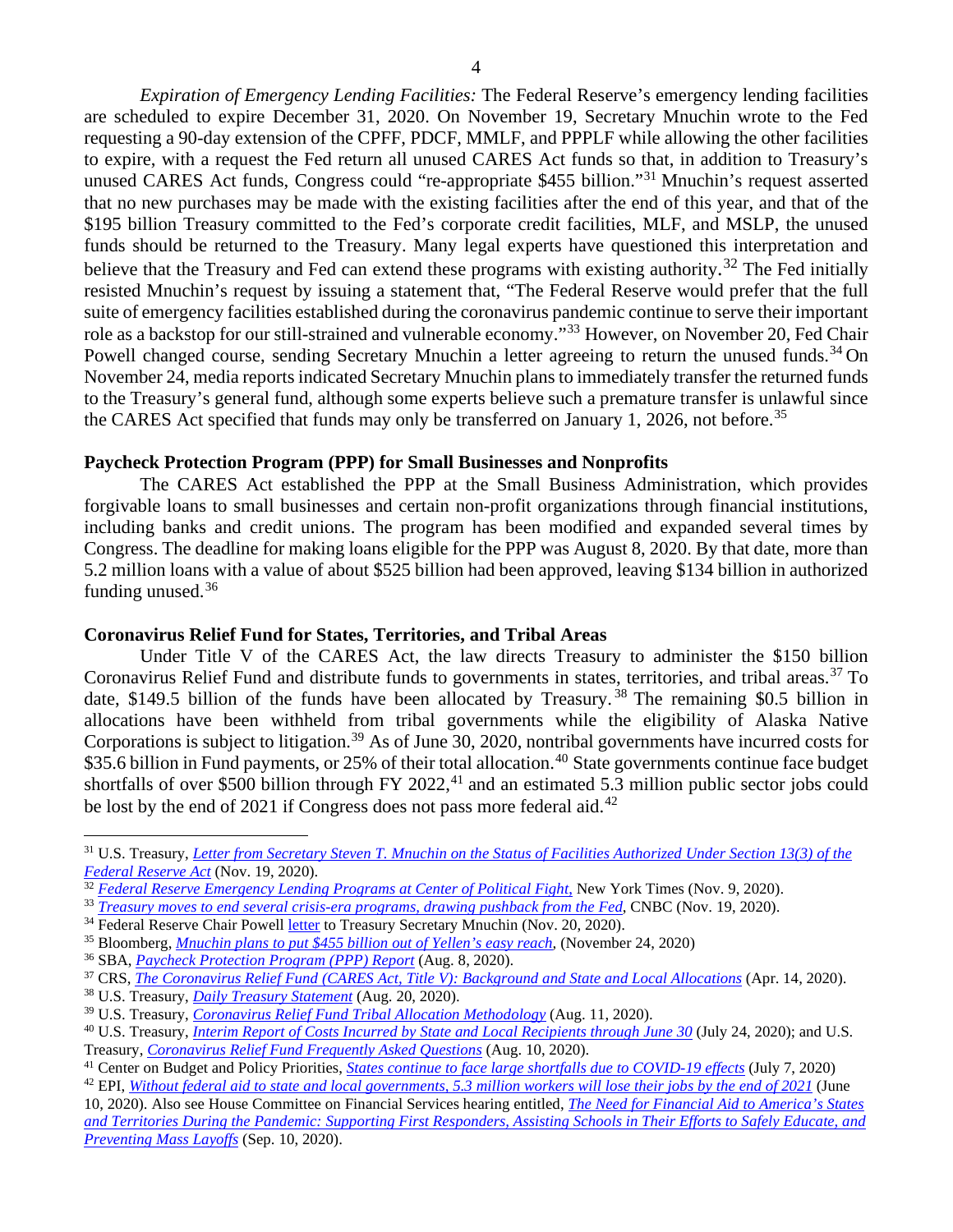#### **Economic Impact Payment for Individuals and Families**

Section 2201 of the CARES Act directed the Internal Revenue Service (IRS) to provide economic impact payments (EIPs) to most households, <sup>[43](#page-4-0)</sup> which were distributed through direct deposit, Direct Express debit card, EIP Prepaid Card, or by paper check. As of September 2020, more than 160 million EIPs worth more than \$275 billion, with an additional \$2.5 billion delivered to individuals in territories, have been delivered.<sup>[44](#page-4-1)</sup> Eligible individuals who did not receive an EIP have an opportunity to claim the payment as a tax rebate on a future tax return. Up to 12 million eligible individuals may not have received a payment.[45](#page-4-2)

#### **Expiration of CARES Provisions and Economic Recovery**

The expiration of key provisions in the CARES Act, if left unaddressed, could compound several long-term trends as well as the economic recession caused by the COVID-19 pandemic. An August survey conducted by the *New York Times* found potentially lasting changes in consumer spending habits, with inperson business visits down nearly 25% compared to 2019, including in areas where health restrictions were mostly lifted.<sup>[46](#page-4-3)</sup> STOUT estimates that renters will owe between \$25-\$35 billion by January 2021, and the expiration of federal, state, and local moratoria on evictions could lead to a wave of evictions.<sup>[47](#page-4-4)</sup> In October, one survey found that an estimated 46% of Black-owned small businesses were either forced to close or planned to close within the next six months without further support from Congress.<sup>[48](#page-4-5)</sup>

#### **Legislation**

- **H.R. 925, "the Heroes Act" (Thompson),** is an updated version of H.R. 6800, the Heroes Act, that the House passed on May 15, 2020.<sup>[49](#page-4-6)</sup> The House passed H.R. 925 on October 1, 2020.<sup>[50](#page-4-7)</sup> This bill would, among other things, provide support for frontline workers, schools, individuals and families. It would also expand the MSLP and MLF to better support small businesses and nonprofit organizations, as well as state, territory, and local governments, and provide support for MDIs and CDFIs to better serve low-income and minority communities.
- **H.R.\_\_\_\_, the "Faster Stimulus Payments and Fed Accounts Act" (Waters)** would provide monthly direct payments to individuals and families until the economy recovered. The bill would create FedAccounts to give the unbanked access to their funds through a new digital wallet they can open at a financial institution, Federal Reserve Bank, or U.S. Post Office.<sup>[51](#page-4-8)</sup>

<span id="page-4-0"></span><sup>&</sup>lt;sup>43</sup> Most individuals received \$1,200 (\$2,400 for married taxpayers filing a joint tax return) and \$500 per eligible child. These amounts phase out for individuals with an adjusted gross income above \$75,000 (\$150,000 for married joint returns).

<span id="page-4-1"></span><sup>44</sup> Internal Revenue Service, *[IRS Statement on Economic Impact Payments by state \(as of July 17, 2020\)](https://www.irs.gov/newsroom/irs-statement-on-economic-impact-payments-by-state-as-of-july-17-2020)* (July 17, 2020). For a compilation of data, see CRS Report R46415, *[CARES Act \(P.L. 116-136\) Direct Payments: Resources and Experts](http://www.crs.gov/Reports/R46415)*.

<span id="page-4-2"></span><sup>45</sup> Chuck Marr, Kris Cox, Kathleen Bryant, et al., *[Aggressive State Outreach Can Help Reach the 12 Million Non-Filers](https://www.cbpp.org/research/federal-tax/aggressive-state-outreach-can-help-reach-the-12-million-non-filers-eligible-for)  [Eligible for Stimulus Payments](https://www.cbpp.org/research/federal-tax/aggressive-state-outreach-can-help-reach-the-12-million-non-filers-eligible-for)*, Center on Budget and Policy Priorities, (June 23, 2020)

<span id="page-4-3"></span><sup>46</sup> *[Virus alters where people open their wallets, hinting at a halting recovery](https://www.nytimes.com/interactive/2020/08/18/business/economy/coronavirus-economic-recovery-states.html)*, New York Times (Aug. 19, 2020).

<span id="page-4-4"></span><sup>47</sup> STOUT, *[Analysis of Current and Expected Rental Shortfall and Potential Evictions in the U.S.](https://www.ncsha.org/wp-content/uploads/Analysis-of-Current-and-Expected-Rental-Shortfall-and-Potential-Evictions-in-the-US_Stout_FINAL.pdf)*, (Sept. 25, 2020). The CDC's agency order that prohibits landlords from evicting renters who meet certain conditions expires on December 31; however, the agency order is currently being challenged in federal court by landlords and may be struck down sooner that its

<span id="page-4-5"></span>expiration date.<br><sup>48</sup> Main Street Alliance, *<u>NEW Poll: Nearly Half of Black-Owned Small B</u>usinesses Closed Permanently Or Will Soon Shutter [Due to Insufficient Federal COVID Relief](https://www.mainstreetalliance.org/new_poll_nearly_half_of_black_owned_small_businesses_closed_permanently_or_will_soon_shutter_due_to_insufficient_federal_covid_relief)* (Oct. 16, 2020).

<span id="page-4-6"></span><sup>49</sup> House Committee on Appropriations, *[House Passes The Heroes Act](https://appropriations.house.gov/news/press-releases/house-passes-heroes-act)* (May 15, 2020).

<span id="page-4-7"></span><sup>50</sup> House Committee on Appropriations, *[House Passes Updated Heroes Act](https://appropriations.house.gov/news/press-releases/house-passes-updated-heroes-act)* (Oct. 1, 2020)

<span id="page-4-8"></span><sup>51</sup> House Committee on Financial Services, *Hearing entitled [Inclusive Banking During a Pandemic: Using FedAccounts and](https://financialservices.house.gov/calendar/eventsingle.aspx?EventID=406617)  [Digital Tools to Improve Delivery of Stimulus Payments](https://financialservices.house.gov/calendar/eventsingle.aspx?EventID=406617)* (Jun. 11, 2020).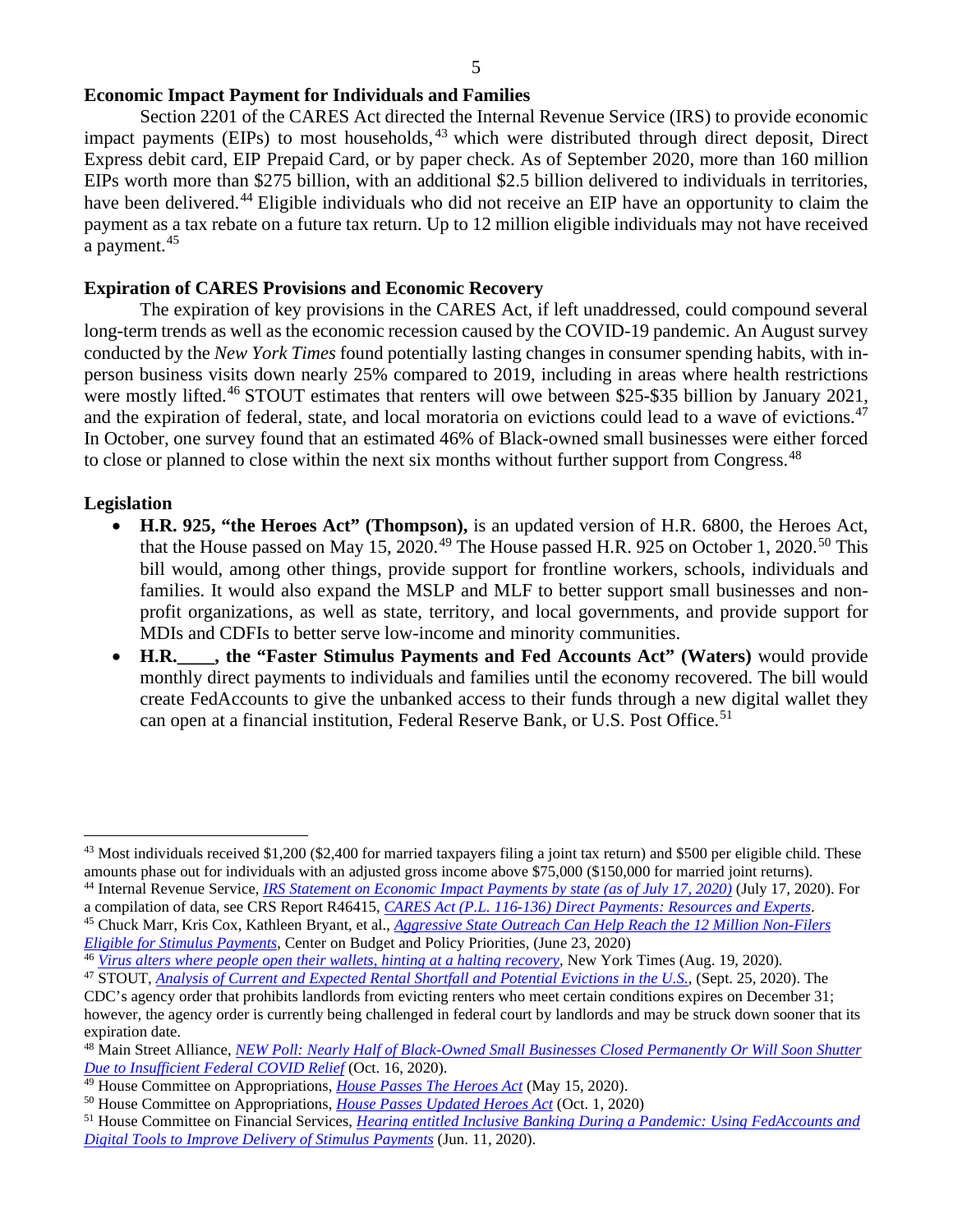## Appendix

## **Table 1. Status of Pandemic Response Programs and Facilities**

| Program                                                                                         | <b>Current Status</b>                                                                                                        | <b>Funds Disbursed or Loans/Assets</b><br><b>Purchased Outstanding</b>                                                    |  |  |  |  |  |
|-------------------------------------------------------------------------------------------------|------------------------------------------------------------------------------------------------------------------------------|---------------------------------------------------------------------------------------------------------------------------|--|--|--|--|--|
| <b>Treasury Programs</b>                                                                        |                                                                                                                              |                                                                                                                           |  |  |  |  |  |
| Loans or Loan Guarantees to Three<br>Industries                                                 | 35 direct loans have been approved<br>as of November 9, 2020                                                                 | \$2.1 billion outstanding as of<br>November 5, 2020. (\$21.9 billion<br>approved as of November 5, 2020)                  |  |  |  |  |  |
| Payroll Support Program                                                                         | Support to 352 passenger carriers, 39<br>cargo carriers, and 220 contractors<br>has been approved                            | \$28.2 billion in support approved as<br>of October 16, 2020                                                              |  |  |  |  |  |
| Paycheck Protection Program (jointly<br>administered with the Small Business<br>Administration) | Round I and Round II distributions<br>have been made. Closed to new<br>applications as of August 8, 2020                     | \$525 billion approved lending as of<br>August 8, 2020                                                                    |  |  |  |  |  |
| <b>Economic Impact Payments</b><br>(administered by the Internal Revenue<br>Service)            | Nearly 160 million payments have<br>been disbursed to eligible households<br>as of September 30, 2020                        | Payments issued totaling almost<br>\$275 billion as of September 2020                                                     |  |  |  |  |  |
| Coronavirus Relief Fund (Aid to States<br>and Localities)                                       | Treasury made funds available to<br>states and localities in April 2020<br>and to tribal governments in May<br>and June 2020 | \$139 billion disbursed to states; \$7.5<br>billion to tribal areas; and \$3 billion<br>to territories and Washington, DC |  |  |  |  |  |
| <b>Federal Reserve Emergency Programs</b>                                                       |                                                                                                                              |                                                                                                                           |  |  |  |  |  |
| <b>Commercial Paper Funding Facility</b>                                                        | operational                                                                                                                  | \$0 billion outstanding as of<br>November 18, 2020                                                                        |  |  |  |  |  |
| Money Market Liquidity Facility                                                                 | operational                                                                                                                  | \$5.2 billion outstanding as of<br>November 18, 2020                                                                      |  |  |  |  |  |
| Primary Market Corporate Credit Facility<br>and Secondary Market Corporate Credit<br>Facility   | operational                                                                                                                  | \$13.5 billion outstanding as of<br>November 18, 2020                                                                     |  |  |  |  |  |
| Term Asset-Backed Securities Loan<br>Facility                                                   | operational                                                                                                                  | \$3.8 billion outstanding as of<br>November 18, 2020                                                                      |  |  |  |  |  |
| Main Street Lending Program                                                                     | operational                                                                                                                  | \$5.4 billion outstanding as of<br>November 18, 2020                                                                      |  |  |  |  |  |
| Municipal Liquidity Facility                                                                    | operational                                                                                                                  | \$1.7 billion outstanding as of<br>November 18, 2020                                                                      |  |  |  |  |  |
| Primary Dealer Credit Facility                                                                  | operational                                                                                                                  | \$0.3 billion outstanding as of<br>November 18, 2020                                                                      |  |  |  |  |  |
| PPP Liquidity Facility                                                                          | operational                                                                                                                  | \$57.5 billion outstanding as of<br>November 18, 2020                                                                     |  |  |  |  |  |
| Discount Window                                                                                 | operational                                                                                                                  | \$2.2 billion outstanding as of<br>November 18, 2020                                                                      |  |  |  |  |  |
| Foreign Repo Facility                                                                           | operational                                                                                                                  | \$1.0 billion outstanding as of<br>November 18, 2020                                                                      |  |  |  |  |  |
| <b>Central Bank Liquidity Swaps</b>                                                             | operational                                                                                                                  | \$7.1 billion outstanding as of<br>November 18, 2020                                                                      |  |  |  |  |  |

**Source:** Congressional Research Service